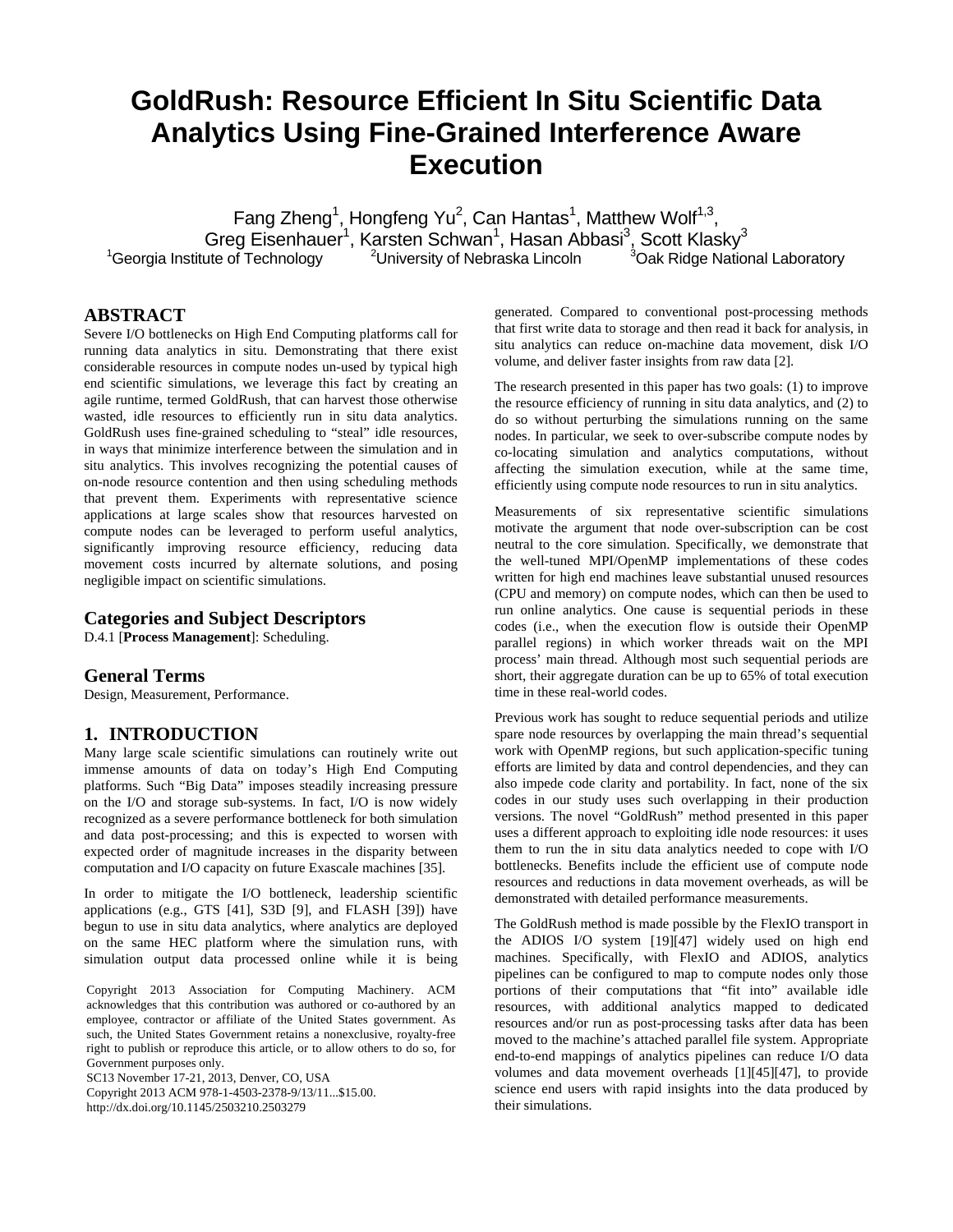Leveraging such flexibility in constructing data analytics pipelines, this paper addresses the key compute-node-level challenges for efficiently running in situ data analytics. The first challenge is that for well-tuned scientific simulations, idle compute-node CPU cycles exist in the form of a large number of short idle periods. This makes it difficult to schedule and allocate cores to analytics without causing undue runtime overheads for the simulation. Second, because co-located simulation and analytics codes share certain node resources (e.g., last level caches, memory busses and controllers), the execution of analytics must be managed to minimize the degrees to which simulations are perturbed. Measurements presented in this paper demonstrate that carefully managing how analytics are run is critical to achieving overall high performance for co-located simulation and analytics. Third, current operating systems on HEC platforms are not well equipped to deal with multiprogrammed simulation and analytics workloads, as they schedule processes based on core idleness, essentially allocating idle resources to analytics in a greedy manner, and they are also largely ignorant of potential interference effects. Therefore, even with carefully configured process priorities, such policies can lead to severe performance loss. As shown later, priority-based OS level scheduling of analytics processes can result in an up to 57% performance degradation of the simulations.

To address those challenges, we have created a lightweight runtime system, named "GoldRush", which supports resourceefficient and non-intrusive in situ data analytics. GoldRush (i) uses low-overhead online monitoring to identify opportunity windows during which (ii) it can schedule analytics to run on cores not currently used by the simulation. It also (iii) continuously assesses interference between concurrently-running simulation and analytics, and (iv) controls the execution rate of analytics processes to mitigate harmful impacts on the simulation due to contention on shared node resources.

GoldRush makes the following contributions:

**1) Fine-Granularity Operation:** during simulation execution, it identifies idle periods, predicts the duration of each period, selects those periods with sufficient durations to run analytics, but skips those that are too small to dwarf context switching overheads. It completely suspends analytics when cores are in use by the simulation, to avoid perturbing the parallel simulation.

**2) Interference Awareness:** it can detect interference between concurrently running simulation and analytics arising from contention on shared memory resources, and it dynamically mitigates such interference by throttling the execution rate of analytics.

**3) Low Overhead:** runtime overheads (including monitoring and scheduling) are negligible, measured as never exceeding 0.3% of total runtime with representative HEC applications.

**4) Transparency:** its methods are easily integrated into existing HEC runtimes, demonstrated by their use with OpenMP/MPI hybrid codes, thus imposing minimal restrictions on current simulation and analytics codes.

By effectively managing co-located simulation and analytics workloads, GoldRush complements existing in situ data analytics techniques [\[2\]\[6\]](#page-10-1)[\[7\]\[42\]](#page-10-3)[\[46\],](#page-11-5) opening up new opportunities to efficiently run such analytics without the need to dedicate compute node resources, leading to substantial performance improvements and cost savings at large scales.



#### **Figure 1. Illustration of idle resources during execution of a MPI processes with 4 OpenMP threads. The 3 OpenMP worker threads are idle when the main thread is in sequential periods.**

GoldRush is evaluated with real-world scientific applications on NERSC's Hopper Cray XE6 and Oak Ridge National Laboratory' InfiniBand cluster. In particular, measurements with co-located simulation and synthetic analytics show that GoldRush's synergistic scheduling improves simulation performance by 9.9% on average (and up to 42%) over the OS scheduling. For a fusion application GTS, there is a clear trend that GoldRush's advantage over the OS baseline native scheduling methods increases at larger scales (up to 7.5% at 12288 cores); and that the GoldRushmanaged analytics outperforms alternative analytics setups: for GTS at 12K cores, it achieves 30% performance improvement over "Inline" analytics and a 1.8x reduction in data movement volumes over "In-Transit" analytics. Additional evaluations on a 32-core, multi-socket Intel Westmere machine demonstrate GoldRush's node-level scalability and applicability across different architectures.

The remainder of the paper is organized as follows. Section 2 motivates GoldRush with experimental measurements that show the benefits and challenges of leveraging idle compute node resources for in situ data analytics. Section 3 describes the system design and implementation of GoldRush and the techniques used to gain high levels of performance and resource efficiency. Section 4 evaluates GoldRush with both synthetic benchmarks and real-world applications on different HEC platforms. Section 5 reviews related work and Section 6 concludes the paper.

# **2. MOTIVATION**

This section presents a detailed characterization of the idle resources on compute nodes, to quantify the potential benefits and challenges of using them.

# **2.1 Characterizing Idle Resources**

Figure 1 illustrates the execution of a MPI process with multiple OpenMP threads. When only the main thread in the MPI process is actively executing some sequential code outside OpenMP regions (i.e., in sequential periods), the OpenMP worker threads are waiting and the cores on which they run become idle ("P1" to "P6" in Figure 1). Typical sequential periods involve MPI communications, file I/O, and/or non-parallelized computations. Analytics can be run asynchronously, in response to a simulation's data output action and using available idle cores, as long as there is sufficient free memory for buffering output data between successive simulation output actions.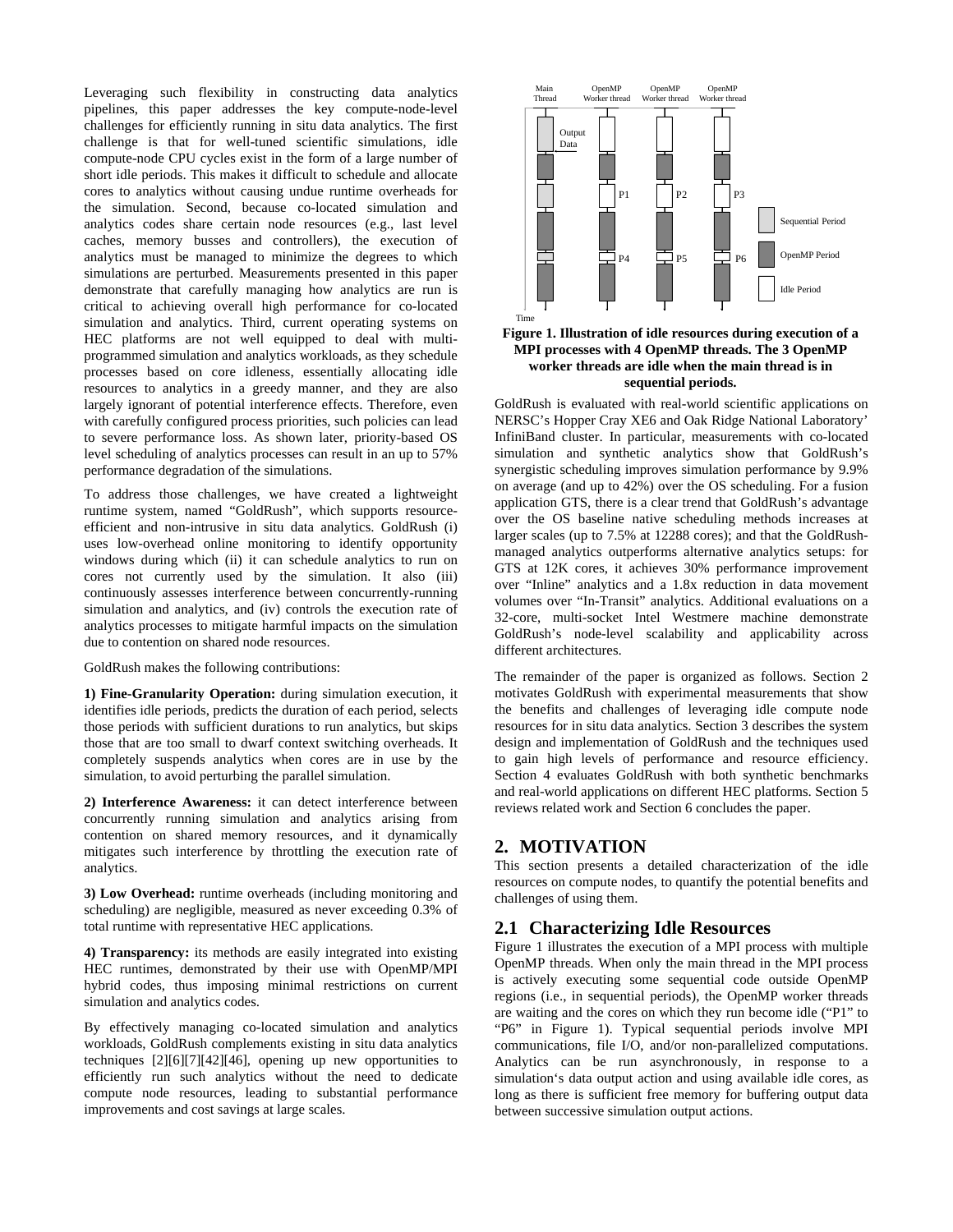

**(b) On Smoky, simulations run on 512 (128 MPI proc. × 4 OpenMP threads) and 1024 cores (256 MPI proc. × 4 OpenMP threads).**



We are interested in how many idle resources (CPU and memory) exist when running real-world HEC simulation codes and whether those idle resources are amenable for use by in situ analytics. Toward that end, we profile four widely-used and well-tuned MPI/OpenMP hybrid simulation codes: GTC (fusion) [\[13\],](#page-10-4) GTS (fusion) [\[41\],](#page-11-1) GROMACS (molecular dynamics) [\[8\],](#page-10-5) LAMMPS (molecular dynamics) [\[28\],](#page-11-6) plus two well-known MPI/OpenMP hybrid benchmark codes: BT-MZ and SP-MZ from the NPB benchmark suite [\[22\].](#page-11-7) 

The six codes are profiled on NERSC's Hopper Cray XE6 [\[10\]](#page-10-6) and on ORNL's Smoky InifiniBand cluster [\[34\].](#page-11-8) Hopper has 6,384 compute nodes and uses Cray's Gemini interconnect. Each Hopper compute node has two 12-core MagnyCours AMD processors. There are 4 NUMA domains, each with 6 cores and 8GB DRAM. Smoky is an 80 node cluster, where each compute node has four quad-core AMD Opteron processors. There are 4 NUMA domains, and each domain has 4 cores and 8GB DRAM. To accommodate the NUMA architecture, we run each MPI process in one NUMA domain and run as many OpenMP threads as the number of cores in each NUMA domain (which leads to peak performance for all simulation codes). Threads are pinned on cores, and memory affinity is enforced within each NUMA domain with the aprun and mpirun launch facility.

GTC, GTS, BT-MZ and SP-MZ are built with the PGI compiler, and GROMACS and LAMMPS with the GCC compiler, respectively (as suggested by the developers). Codes are run with representative input configurations, and GROMACS, LAMMPS, BT-MZ, and SP-MZ are run with the multiple input decks distributed with these software packages. The CrayPAT [\[4\]](#page-10-7) and Vampi[r \[38\]](#page-11-9) tools are used to collect profiling information.

Each simulation's main loop time is divided into three parts: (1) OpenMP periods (all threads are active), (2) MPI periods (only the main thread is active, performing MPI communications), and (3) "Other Sequential" periods (only the main thread is active, carrying out sequential activities like file I/O or others). In the latter two cases, the cores on which OpenMP worker threads run are idle. Figure 2 shows the percentages of execution time spent in those three parts.

Interesting observations from these measurements include the following. First, jointly, all idle periods (MPI and Other Sequential periods) comprise up to 65% of the total main loop time for four of these applications (i.e., LAMMPS with the "Chain" input deck), and even 89% for the NPB BT-MZ benchmark with the class C input. Note that on Hopper's compute nodes, 20 out of 24 cores are idle during those periods, leading to substantial amounts of idle compute capacities. Second, the percentage of total idle periods generally increases when scaling the simulation to run on more cores. For example, GTC's idle period percentage increases from 21% to 23% when scaling from 1536 to 3072 cores on Hopper. This holds for weak scaling codes like GTC, GTS, and LAMMPS in which MPI communication times increase at larger scale, and also for strong scaling codes like GROMACS and the NPB benchmarks, where in OpenMP times decrease with increased core counts. Third, although simulation performance varies across inputs (like LAMMPS and GROMACS), it is common that idle periods comprise a substantial portion of total simulation runtime.

We also measure peak memory usage among all MPI processes. None of the simulation codes consume more than 55% on either Hopper or Smoky. The resulting available free memory makes it feasible to buffer simulation output data, thereby enabling the asynchronous execution of analytics and simulation codes.

# **2.2 Challenges of Using Idle Resources**

Although the measurements shown so far demonstrate sufficient availability of idle resources, there are several challenges for effectively harvesting these idle resources for in situ data analytics, discussed next.

## *2.2.1 Magnitude of Idle Resources*

Despite the substantial amounts of total idle CPU cycles, most individual idle periods are short in duration. Figure 3 shows the distribution of durations of idle periods in our six codes. The "Count" histograms show that for all simulation codes, the majority of idle periods are quite short (less than 1ms), while the "Aggregated Time" histograms show that the total amount of idle time is dominated by a modest number of large idle periods.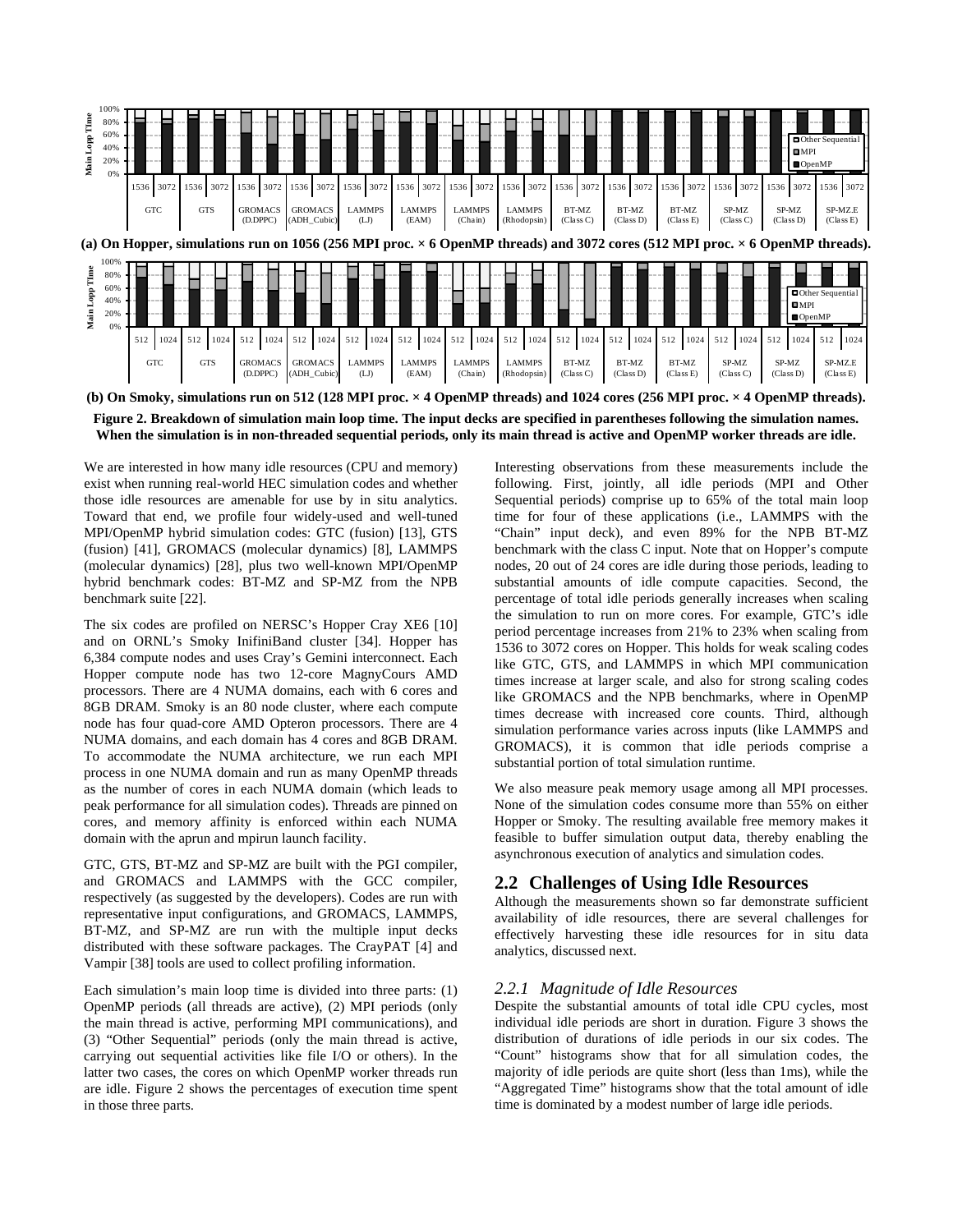

**Figure 3. Distribution of idle period duration. All simulations run with 1536 cores on Hopper.**

This distribution pattern has important implications. First, it is not likely useful, in terms of cost vs. benefit, to harvest small idle periods. As a result, one must determine, at runtime, which idle periods will be sufficiently large to warrant their use for running desired data analytics. Second, inaccurate methods for identifying appropriately long idle periods will lead to inefficiencies for two reasons: (1) insufficient benefits or worse, undue overheads when using periods that are too small, and (2) missed larger periods leading to loss of major portions of total available idle time.

#### *2.2.2 Contention on Shared Resources*

Beyond finding idle periods suitable for running analytics, another issue is the potential interference of analytics imposed on the simulation's main thread running in its sequential phase (during which analytics processes concurrently run on idle cores not used by the simulation's OpenMP worker threads). Interference is due to contention on resources shared between both sets of threads, such as the last level cache, the memory bus, and the memory controller (as shown in Figure 4); it is particularly harmful for tightly synchronized parallel simulations, as the slowdown of each individual MPI process may cascade and be amplified when running at larger scales [\[11\].](#page-10-8) 

#### *2.2.3 Limitations of Operating System Scheduling*

A baseline solution for co-running analytics with simulation threads is to leave it to the Linux OS scheduler and the OpenMP runtime to manage both workloads. We realize this approach as follows.

1) On each compute node, fork some number of analytics processes. Set their CPU affinities so that they can run on the cores where the simulation's OpenMP worker threads are run, but not on the cores hosting the simulation's main threads. The analytics processes are given the lowest priority (with "nice" values set to 19).

2) Configure the simulation's OpenMP runtime so that worker threads yield CPUs when they are outside OpenMP regions. For



**Figure 4. Placement of simulation and in situ data analytics on Smoky's 16-core compute node.**

**Table 1. Analytics Benchmarks**

| <b>Benchmark</b> | <b>Tasks for Each Process</b>                    |
|------------------|--------------------------------------------------|
| PI               | Iteratively calculate Pi.                        |
| <b>PCHASE</b>    | Traverse randomly linked lists (200MB in total). |
| <b>STREAM</b>    | Sequentially scan large arrays (200MB in total). |
| <b>MPI</b>       | Collectively call MPI Allreduce() on 10MB data.  |
| IΟ               | Write 100MB data to parallel file system.        |







**Figure 5. Simulation performance with co-located analytics.** 

the Intel OpenMP runtime, this can be achieved by setting the KMP\_BLOCKTIME environment variable to 0. The PGI and GNU OpenMP runtimes can be similarly configured, by setting the OMP\_WAIT\_POLICY environment variable to "PASSIVE". The priorities of the simulation's OpenMP worker threads are set to default (their "nice" values are equal to 0).

This baseline solution is evaluated by co-running the six simulations with the five analytics benchmarks listed in Table 1. These benchmarks each stress a certain subsystem in the machine. On Smoky, we run each simulation with 512 cores (128 MPI processes and 4 OpenMP threads per process) and with 1024 cores (256 MPI processes, each with 4 OpenMP threads). In both cases, there are 16 simulation threads and 12 analytics processes on each compute node, as shown in Figure 4.

Figure 5 shows the performance of four simulations with corunning analytics. Each simulation's main loop time is divided into two parts: parallel OpenMP periods and Main-Thread-Only periods (the latter correspond to MPI and Other Sequential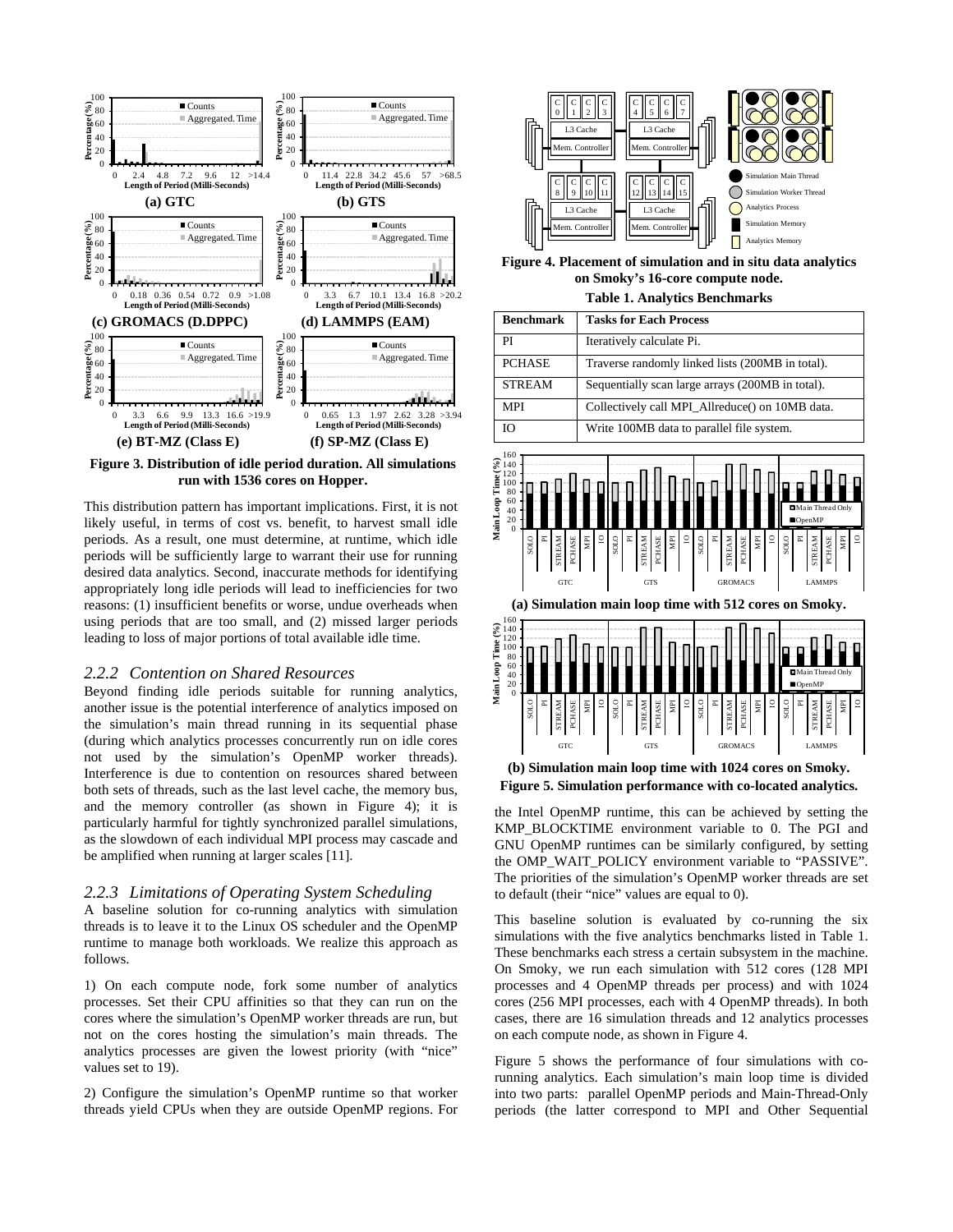periods in Figure 2). With the pure OS-based management solution, co-located analytics slow down simulations by up to 57% compared to simulations' solo runs, and performance degradation generally becomes worse at larger scales.

The ineffectiveness of pure OS-based management is caused by several factors. First, the significant slowdown of the Main-Thread-Only periods shown in Figure 5 indicates that the simulation's main threads experience severe interference from concurrently running analytics. This is particularly true for cases in which the simulation's main threads co-run with memory intensive codes like PCHASE and STREAM, because those benchmarks cause severe contention on the last level cache, memory controller, and other shared resources in the memory hierarchy. Linux' default OS scheduler does not recognize those facts, as its main focus is on core idleness.

Second, there are increases in some simulations' OpenMP times with the presence of co-located analytics. One reason is the OS scheduler's greedy nature, which always schedules analytics threads as soon as the OpenMP worker threads yield the CPU. For short idle periods, analytics threads will be forced to suspend soon after they begin to run, to return cores back to higher priority simulation threads. Another reason is the Linux scheduler's imposition of fairness on analytics vs. simulation threads, causing it to allocate time slots for, rather than completely suspend, lowpriority analytics processes while the simulation's worker threads are active (i.e., in a parallel OpenMP period). This causes jitter to the simulation and negatively impacts its performance.

The GoldRush runtime methods described next remedy these shortcomings of the OS baseline solution.

# **3. GOLDRUSH RUNTIME SYSTEM**

## **3.1 Overview**

GoldRush manages the execution of data analytics co-located with simulation processes, in ways that (i) leverage unused idle resources on compute nodes, and (ii) mitigate potential interference between simulation and analytics.

GoldRush is implemented as a runtime library and residing at both the simulation and analytics sides of these compute nodebased computations (highlighted in yellow in Figure 6). For simulation processes, GoldRush generates performance monitoring metrics used by a prediction module to estimate the lengths of upcoming idle periods at the exit of each OpenMP parallel region. If the next idle period is predicted to be "usable", GoldRush sends signals to analytics processes to resume their execution; if no signal is produced, analytics processes remain suspended throughout the next idle period. Once resumed, analytics processes run on the cores yielded by the simulation's OpenMP worker threads, while the simulation's main threads continue to run on their own, dedicated cores. When the simulation's main threads reach the end of their idle periods (i.e., the start of next parallel OpenMP region), signals are sent to suspend analytics processes, thereby permitting the simulation's OpenMP worker threads to re-gain exclusive use of their cores for executing the subsequent parallel OpenMP period.

To assess potential interference between simulation and analytics, the GoldRush runtime also periodically updates a shared memory monitoring buffer with performance data about the simulation's main threads. The analytics-side GoldRush scheduler periodically



**Figure 6. Architecture of GoldRush runtime.**



**Figure 7. Simulation and analytics execution timeline.**

reads this information, assesses interference severity and if significant interference is detected, the scheduler throttles, i.e., slows down, the execution rate of analytics processes. This serves to reduce contention on shared resources, at the cost of reduced progress with analytics processing. A limit on possible slowdown is imposed by the fact that analytics processing must be completed before the simulation's next output steps are taken. Oncompute-node analytics, therefore, have to be "sized" appropriately, and we do so by leveraging the placement flexibility offered by the ADIOS IO library and its FlexIO IO methods, described in [47]. With ADIOS and FlexIO, analytics pipelines can be defined and (re-)structured to match available compute node resources, with "overflow" analytics actions performed in separate "staging nodes" reserved for online analytics and/or postmortem, after data has been moved to disk. Another attribute of the FlexIO transport used by GoldRush is its efficient intra-node data movement from simulation to analytics via a shared memory transport.

Compared to the baseline solution described in Section 2, GoldRush adds potential overheads to the simulation side for performance monitoring and idle period prediction, and for suspending and resuming analytics. There are also additional costs at the analytics side for online monitoring and execution control. As shown in Section 4, these overheads are negligible, permitting GoldRush to significantly improve application performance and resource efficiency over the baseline solution.

# **3.2 Inter-Posing GoldRush**

GoldRush is implemented as a C library, for which we offer two approaches to integrating it with simulation codes. The first approach directly inserts the GoldRush API (listed in Table 2) into the simulation's source code. In particular, a gr\_start() call is placed at the end of an OpenMP code region (e.g., after a "!\$omp end parallel" statement) to mark the start of an idle period; and a gr\_end() call is put before the beginning of an OpenMP parallel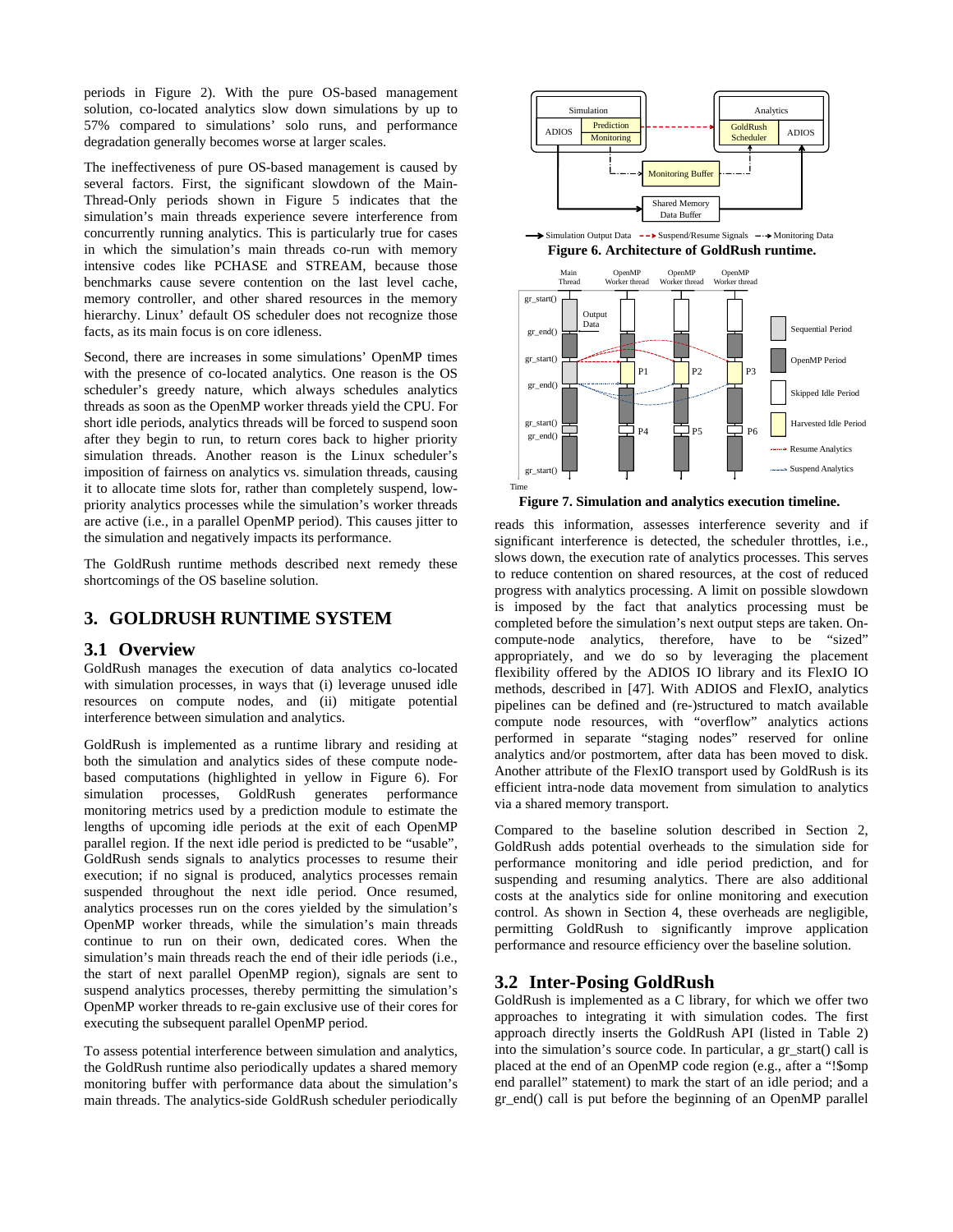**Table 2. GoldRush Public API**

| <b>Function</b>                      | <b>Description</b>               |  |
|--------------------------------------|----------------------------------|--|
| int gr_init (MPI_Comm comm);         | Initialize the GoldRush runtime  |  |
| int gr start (char *file, int line); | Mark the start of an idle period |  |
| int gr_end (char *file, int line);   | Mark the end of an idle period   |  |
| int gr_finalize ();                  | Finalize the GoldRush runtime    |  |

region (e.g., before a "!\$omp parallel" statement ) to mark the end of an idle period. At runtime, those markers are executed by the main thread of each simulation process to identify the beginning and end of idle periods, and to perform operations that monitor performance and resume/suspend analytics processes.

The second approach integrates the library with the simulation in a more transparent fashion, avoiding changes to simulation codes, by adding its functions into appropriate routines within the OpenMP runtime library. As a proof of concept, we modify GCC's libgomp runtime library by instrumenting the runtime routines associated with PARALLEL and FOR directives. Those are sufficient to cover all of the top-level OpenMP regions in the GTC, GTS, LAMMPS, GROMACS, and NPB codes. Other directives can be supported similarly, left for future work.

In comparison, the source code instrumentation approach is more general and flexible at the cost of manual code modification. The instrumented OpenMP runtime library approach is transparent to simulation codes, but requires modifying internals of the OpenMP library. In practice, we have instrumented the sources of simulation codes requiring Intel or PGI compilers, as those compilers' OpenMP runtime libraries are not available to us for modification. Besides, source instrumentation may be automated with source transformation [23] or binary re-writing tools [22].

Analytics codes only need to add gr\_init() and gr\_finalize() functions, permitting an instance of the GoldRush scheduler to be activated in each analytics process at runtime.

## **3.3 Online Monitoring and Prediction**

## *3.3.1 Predicting Idle Period Durations*

At the beginning of an idle period (i.e., in a gr\_start() call), the simulation's OpenMP worker threads have yielded their cores, and the main thread is about to enter a sequential code region. An important decision to make at this point is: *should the analytics processes be allowed to run on idle cores during this upcoming idle period?* As discussed in Section 2.2, idle periods are appropriate only if they are sufficiently long. To predict their expected durations, the GoldRush runtime records the timings and number of occurrence of each executed idle period. Each idle period is uniquely identified by its start and end locations (the file name and line number arguments passed to marker API calls). When a gr\_end() marker is executed, the idle period that just completed is identified. The duration of that idle period is measured as the elapsed time between the two successive gr\_start() and gr\_end() calls made by the main thread. The online history maintains a running average duration and occurrence counts for each unique idle period seen so far.

We currently use a simple heuristic to predict idle period duration, using the above online history information. The method has high accuracy and low overheads for simulations with strong locality and regularity in their execution flows (a typical behavior for



**Figure 8. Number of unique idle periods and idle periods with the same start location (due to branching in execution flow).** 

**Table 3. Prediction Accuracy with 1ms Threshold (1536 Cores on Hopper).**

| <b>Simulation</b> | <b>Predict</b><br><b>Short</b> | <b>Predict</b><br>Long | <b>Mispredict</b><br><b>Short</b> | <b>Mispredict</b><br>Long |  |
|-------------------|--------------------------------|------------------------|-----------------------------------|---------------------------|--|
| <b>GTC</b>        | 31.6%                          | 57.1%                  | 6.4%                              | 4.9%                      |  |
| <b>GTS</b>        | 58.5%                          | 36.8%                  | 3.6%                              | 1.1%                      |  |
| <b>LAMMPS</b>     | 49.7%                          | 49.7%                  | 0.3%                              | 0.3%                      |  |
| <b>GROMACS</b>    | 99.6%                          | 0.1%                   | 0.1%                              | 0.2%                      |  |
| BT-MZ.E           | 66.6%                          | 33.4%                  | 0.0%                              | 0.0%                      |  |
| SP-MZ.E           | 50.1%                          | 49.9%                  | 0.0%                              | 0.0%                      |  |

many scientific codes), as those codes usually have a small number of unique idle periods with small variations in idle period duration. The heuristic works as follows. During the execution of gr\_start(), a prediction function is called. It first finds all idle periods in the history that match the start location (file name and line number) of the upcoming idle period, selects the one with the highest occurrence count, and uses its running average duration as an estimate of the upcoming period's duration. If the estimated duration is greater than a pre-defined, tunable threshold value or no matching history record is found, the upcoming idle period is considered as "usable" for analytics.

**Costs:** The time and space costs of idle period prediction are proportional to the number of unique idle periods in a simulation's execution flow. As shown in Figure 8, the numbers of unique idle periods in the six simulation codes range from 2 to at most 48, resulting in low runtime overheads.

**Prediction Accuracy:** The purpose of prediction is to decide whether an idle period is usable (long) or not (short) with respect to a threshold value. Therefore, instead of using the absolute error in predicted duration values, we define a prediction of an idle period to be "accurate" if the predicted usability (short or long) of the idle period matches the indication of the actual duration. Specifically, we divide prediction results into four categories: (i) "Predict Short": correctly predict a short period to be short (not usable for analytics); (ii) "Predict Long": correctly indicate a long period to be long (usable); (iii) "Mispredict Short": wrongly predict a short period to be long; and (iv) "Mispredict Long": wrongly predict a long period to be short.

To quantify prediction accuracy, we record the predicted duration at the beginning of each idle period, and measure the actual duration at the end of the period, based on which we then count the number of predictions falling into each of the four categories described above. Table 3 presents the percentages of the four categories among all predicted periods, using a threshold value of 1ms. Accurate predictions range from 88.7%~100% of all predictions for the six simulations, showing that our prediction method is highly accurate for codes with regular execution flows.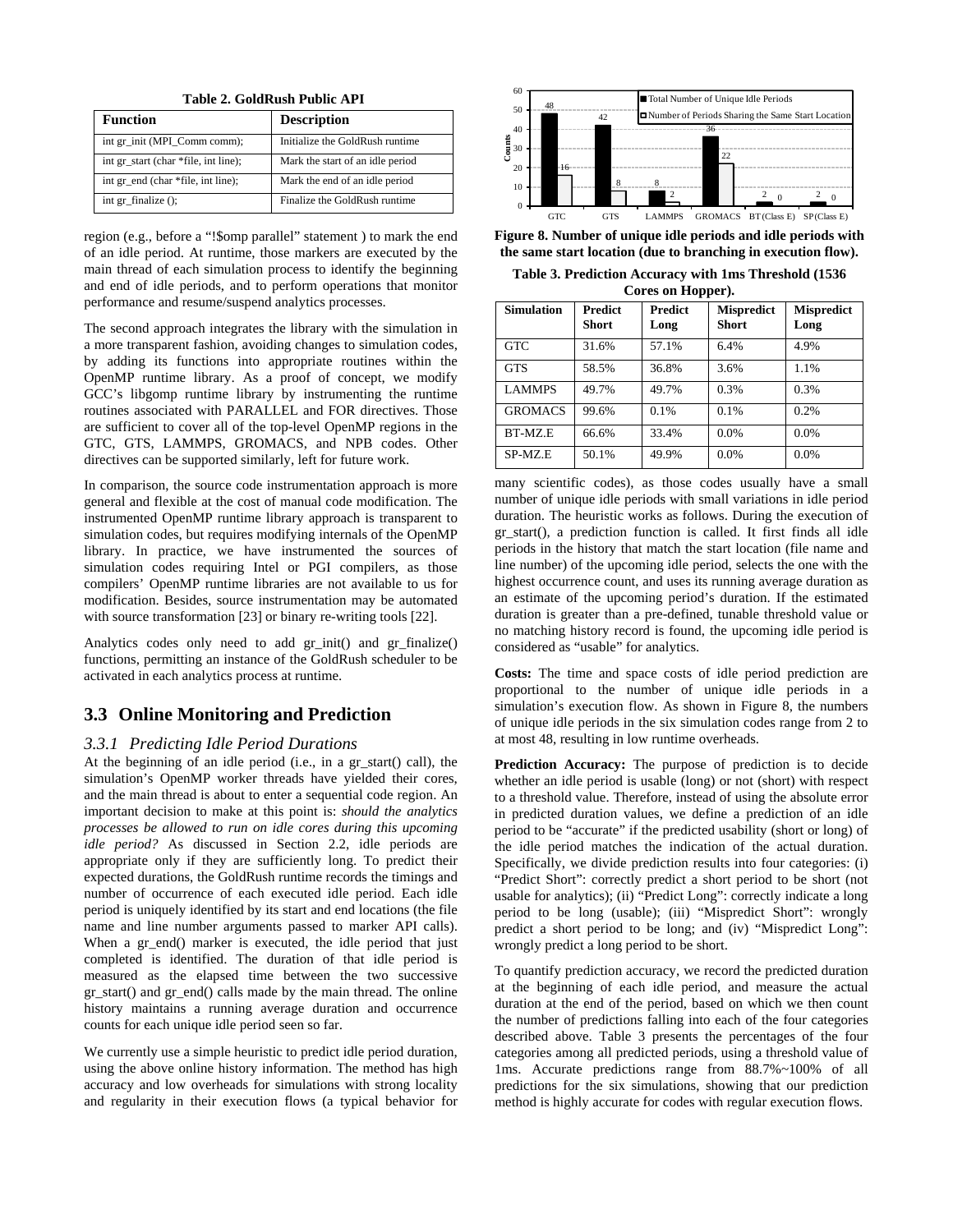Figure 9 shows how sensitive prediction accuracy is to the threshold value. When varying the threshold value from 0.1 to 2 milliseconds, prediction accuracy for all six simulations never falls below 84.5%, and remains 100% for BT-MZ and SP-MZ cases. Figure 9 also shows that 1ms is an appropriate threshold value since it leads to high accuracy and in addition, ensures that the selected usable periods are sufficiently large to amortize context switch overheads.

Despite good results with the six simulation codes used in our work, there remain substantial opportunities for future improvements and optimizations of methods for idle period prediction. For instance, for codes with dramatically varying idle periods and runtimes (e.g., Adaptive Mesh Refinement codes), more sophisticated methods like dynamic call stack tracking plus statistical forecasting are likely preferable, which we will investigate as future work.

## *3.3.2 Monitoring Interference during Idle Periods*

To manage potential interference between a simulation's main threads and concurrent analytics processes, GoldRush installs a timer and signal handler on each main thread to inspect relevant hardware performance counter values through the PAPI performance counter library [26], done every millisecond during idle periods. Measured are the number of CPU cycles and retired instructions, and IPC (Instructions per Cycle) is calculated to quantify the performance of the simulation's main thread. The IPC value is written to a per-simulation-process buffer in shared memory, and is periodically read by the analytics-side GoldRush schedulers. The timer is disabled at the end of each idle period.

## **3.4 Controlling Execution of Analytics**

Analytics are run when an idle period is predicted as usable. This involves the simulation main thread sending a SIGCONT signal to resume the execution of analysis processes. Conversely, when the simulation main thread calls gr\_end() at the end of the idle period, it sends a SIGSTOP signal to suspend analytics. Analytics threads, therefore, are run only during selected idle periods; they are quiescent when the simulation is in its OpenMP regions. The signaling costs incurred are small (see Section 4).

An alternative to using signals to suspend and resume analytics processes is to set the simulation processes to use a real-time scheduling policy via the sched\_setscheduler() system call. However, this privileged feature is not generally available in HPC environments (e.g., Hopper and ORNL's Titan Cray XK7).

## **3.5 Scheduling Analytics**

At the analytics side, the GoldRush scheduler regulates the execution of analytics processes to mitigate potential interference effects experienced by the simulation's main threads. The scheduler is implemented as a signal handler in each analytics process and is periodically triggered by a timer. Two scheduling policies are presented below.

#### *3.5.1 Interference-Aware Policy*

The Interference-Aware scheduler works in three steps.

**1) Assessing the Severity of Interference:** once triggered, the scheduler reads the IPC value of the simulation's main thread from the shared memory monitoring buffer. Interference is determined as IPC being lower than some threshold value,



**Figure 9. Sensitivity of prediction accuracy to the threshold value (Measured with 1536 cores on Hopper).**

whereupon the scheduler enters the next step; otherwise, the signal handler returns and analytics process runs at full speed until the next scheduling point.

**2) Identifying Contentious Analytics Processes:** each GoldRush scheduler instance determines whether the local analytics process to which it belongs is contributing to interference. Toward that end, it uses the L2 Cache Miss Rate (L2 Cache Misses per Thousand Cycles) as the indicator for the analytics process' contentiousness. If this miss rate is greater than some threshold value, then the analytics process is subject to execution rate throttling. This is because an analytics process with high L2 Cache Miss Rate is likely to impose pressure on the shared L3 cache and on other shared resources, such as memory controllers and memory bus bandwidth.

**3) Throttling the Execution Rate of Analytics:** the scheduler throttles an offending analytics process' execution rate by putting it to sleep for some short period of time, by calling the usleep() function. When the sleep duration is exceeded, the scheduler's signal handler returns. The analytics then runs at full speed until the signal handler is triggered again, repeating the three scheduling steps. Since sleep duration controls the amount of idle cycles not used by analytics, the duration's value along with the scheduling interval used jointly provide useful knobs for controlling the percentages of idle cycles being harvested.

#### *3.5.2 Greedy Policy*

Under the Greedy policy, the analytics-side scheduler is disabled so that analytics processes run at full speed for all idle periods selected by the simulation-side prediction module. This policy differs from the OS baseline solution in that it relies on simulation-side prediction to filter out short idle periods. Comparing this Greedy policy with the Interference Aware policy and the baseline solution helps isolate the effects of simulationside prediction and analytics-side scheduling.

## **3.6 Usage of GoldRush**

GoldRush makes it feasible to deploy in situ analytics onto compute nodes so that useful analytics can run on otherwisewasted idle resources, close to the data source (simulation), and in parallel with the simulation. It can improve the performance and/or resource usage of scientific applications' online analytics and I/O pipelines. A sample usage of GoldRush is to run as much analytics work on idle resources as the idle capacity permits, so that the amount of dedicated resources (e.g., dedicated cores [\[6\]](#page-10-9) or staging nodes [\[46\]\)](#page-11-5) for online analytics can be reduced or even avoided. Another usage is to perform data-reduction analytics operations with idle resources in compute nodes to reduce downstream data movements along the I/O pipeline.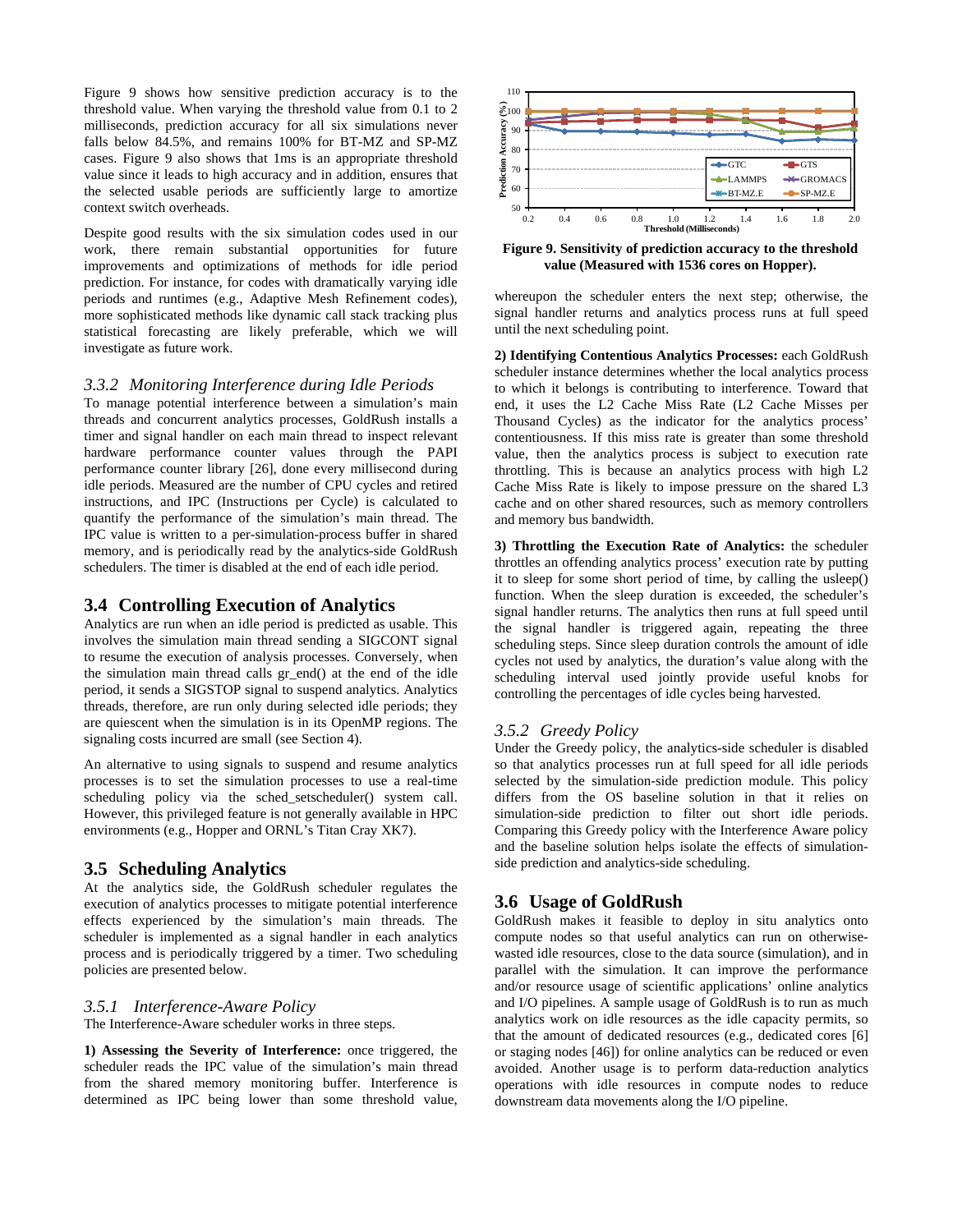

**Figure 10. Simulation performance with 1024 cores on Smoky cluster. The legend "GoldRush" refers to the time which the simulation spends in GoldRush operations (monitoring, prediction and signaling). Such overheads are very low (<0.3%).** 

# **4. PERFORMANCE EVALUATION**

This section's experimental evaluations have three purposes: (i) analyze the cost and benefit of GoldRush runtime and its advantages over the OS baseline solution; (ii) measure the improvement of application performance and resource efficiency achieved by GoldRush for real-world applications; and (iii) assess the scalability of GoldRush with increasing machine size and node core count. The experiments are conducted on NERSC's Hopper Cray XE6 [\[10\]](#page-10-6) and ORNL's Smoky cluster [\[34\].](#page-11-8)

## **4.1 Benefits of Synergistic Scheduling**

Our first set of experiments co-runs simulation with "unrelated" analytics (the analytics does not operate on simulation output but on its private data set) under different scheduling policies. Here we evaluate scenarios where there is interference between the simulation and analytics. Note those are less likely to occur with "related" analytics in which there is cache-friendly, constructive data sharing between simulation and analytics -- due to producerconsumer data reuse relationships. The purpose of these experiments is to assess GoldRush's ability to mitigate destructive interference between simulation and analytics. We co-run the four simulation codes (GTC, GTS, GROMACS and LAMMPS) with the five synthetic analytics benchmarks in Table 2. The simulation and analytics are set to run in four different configurations:

**Case 1 (Simulation in Solo):** Simulation is run without analytics; OpenMP worker threads do busy waiting in idle periods.

**Case 2 (OS Baseline Solution):** Simulation and analytics are colocated; OS schedules analytics processes to run whenever simulation's OpenMP worker threads yield CPUs.

**Case 3 (Greedy Scheduling):** Simulation-side GoldRush runtime selects idle periods, resumes and suspends analytics with signals; Analytics-side GoldRush scheduler is disabled.

**Case 4 (Interference Aware Scheduling):** Simulation-side GoldRush selects idle periods to run analytics, resumes and suspends analytics, and also records simulation main threads' IPC values in shared memory buffer during idle periods. Analyticsside GoldRush scheduler does interference detection and control.

Simulations and analytics are run with 1024 cores on the Smoky cluster. They are placed in compute nodes as shown in Figure 4.

#### *4.1.1 Benefits of GoldRush*

Figure 10 shows the simulation's main loop time in the four cases. GoldRush with its greedy policy can improve the performance of the four simulations over the OS baseline solution. This demonstrates the importance of selecting proper idle periods at the simulation side. GoldRush with its interference aware policy can further improve simulation performance over the greedy policy, resulting in 9.9% on average and up to 42% performance improvement over the OS baseline solution. Figure 10 shows that such improvements are due to the reduction of the "Main-Thread-Only" portion of the main loop time. The difference of simulation run time in solo vs. under interference aware scheduling is at most 9.1% (GROMACS running with PCHASE) and 1.7% on average among all test cases, meaning that the simulations' performance is close to the optimal. These results demonstrate that GoldRush's interference aware scheduling can mitigate potential interference effects between the simulation's main threads and analytics processes during idle periods. Such advantage is the most evident for memory intensive benchmarks like STREAM and PCHASE, as they cause severe contention on shared resources in memory hierarchy.

There is a trade-off between the amounts of idle cycles to harvest vs. the impact on simulation. Such tradeoff can be managed by tuning the parameters of scheduling policy (Section 3.5). In our tests, we conservatively set the idle period duration selection threshold to 1ms, scheduling interval to 1ms, IPC threshold to 1, L2 Miss Rate to 5, and sleep duration to 200µs. Such setup results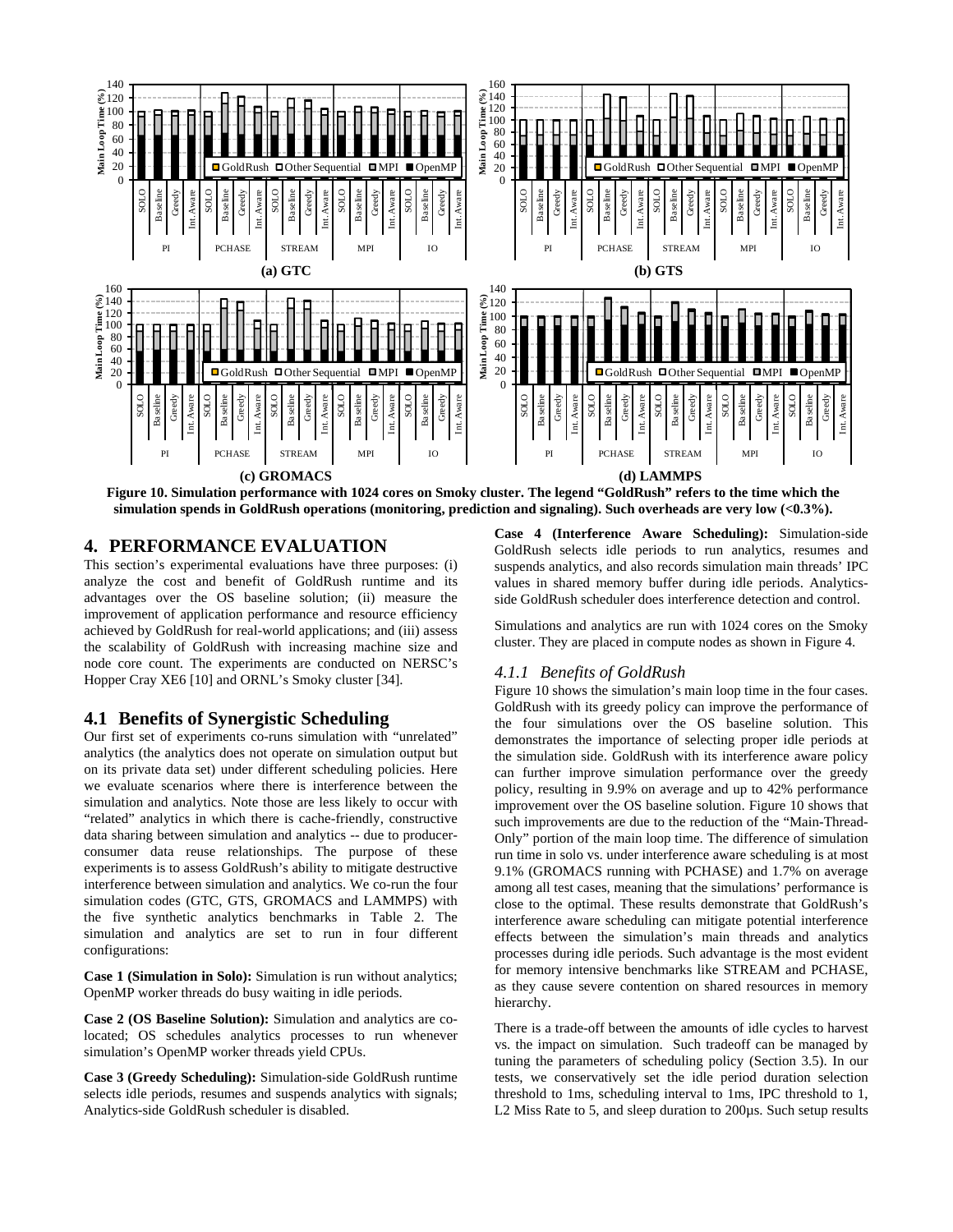

**Figure 11. Parallel coordinates for GTS particle data. The two images are drawn from 2 timesteps of particle data each with 120GB in size. The red lines highlight particles with the absolute 20% largest weights.**

in significant performance improvements at simulation side as shown in Figure 10, and meanwhile the aggregated amount of harvested idle periods is at least 34%, and 64% on average, of total available idle time. A thorough study of parameter tuning is left for future work.

#### *4.1.2 Costs of GoldRush*

The runtime cost of GoldRush at the simulation side can be quantified by the performance difference between GTS running in solo vs. co-running with analytics under the control of GoldRush. As mentioned earlier, this difference is 1.7% on average.

The simulation side cost of GoldRush can be further divided into two parts: the first part is the time spent in the GoldRush runtime itself (i.e., the time to execute the GoldRush marker APIs and monitoring signal handler), and the second part is simulation slowdown due to context switches and remaining interference from analytics. We internally instrument GoldRush and find that the aggregated time of the GoldRush runtime itself is small, constituting no more than 0.3% of the simulation's main loop time. Concerning runtime monitoring, the measured memory usage of storing GoldRush monitoring data in main memory is no more than 5KB per simulation process in all test cases.

#### **4.2 GTS Application with In Situ Analytics**

GTS (Gyrokinetic Tokamak Simulation) is a global threedimensional Particle-In-Cell (PIC) code used to study the microturbulence and associated transport in magnetically confined fusion plasma of tokamak toroidal devices [\[41\].](#page-11-1) GTS outputs particle data during simulation. We apply GoldRush to manage GTS to co-run with two representative particle data analytics.

#### *4.2.1 Parallel Coordinate Visual Analytics*

Parallel coordinates is a visualization method commonly used to depict and analyze multivariate data [\[12\]\[31\].](#page-10-10) We implement this method for GTS particle data. Each GTS particle has seven attribute, including coordinates, velocities, weight and particle ID. Each processor first generates its local plot of parallel coordinates from the selected particles. Then, all processors collectively



 **(a) Scaling of GTS Slowdown (b) Data Movement Costs Figure 13. Scaling results on Hopper. Figure 13 (a) shows the slowdown of GTS (comparing to Solo case) with different scheduling policies. Figure 13 (b) compares the data movement costs of running parallel coordinates in situ vs. in transit.**

generate the final plot through parallel image compositing [\[44\].](#page-11-10)  Multiple plots of parallel coordinates can be generated and composited to show the relationship between different groups of particles. Figure 11 shows the parallel coordinates for two time steps, where the green areas correspond to all particles, and the red areas corresponds to the particles with the absolute 20% largest weights. Our parallel coordinate analytics can clearly show the evolution of particle data distribution at large scale.

GTS is run with a typical setup, which results in particle data output size of 230MB per process. GTS outputs particle data every 20 iterations. Each GTS MPI process with 6 OpenMP threads is placed onto a separate socket on Hopper's 4-socket compute node. Weak scaling is applied to GTS from 768 to 12288 cores. Within each node, 20 visual analytics processes are placed onto the cores where the simulation's OpenMP threads are running. The 20 analytics processes are divided into 5 groups. Each group has 4 processes with one process running on a separate socket. GTS particles output data of successive timesteps are distributed among the 5 analytics process groups in a roundrobin manner via the ADIOS shared memory transport [\[47\].](#page-11-4) Both the original particle data and the generated images are written to the file system.

For comparison, we also run GTS and visual analytics "*Inline*": the simulation directly calls the visual analytics routine. In this way, simulation and analytics are performed synchronously. We use a multi-threaded OpenMP version of the parallel coordinates processing routine to get the best possible inline performance.

**Performance:** Figure 12 (a) shows the main loop time of GTS simulation with 12288 cores on Hopper. Similar to previous experiments, the performance of GTS is best with GoldRush interference-aware scheduling. "Inline" has worst performance, due to synchronously performing analytics and file I/O. Figure 13 (a) shows the scaling of simulation-side slowdown. The GoldRush interference aware policy has better scalability than the OS baseline solution, which promises its utility at even larger scales.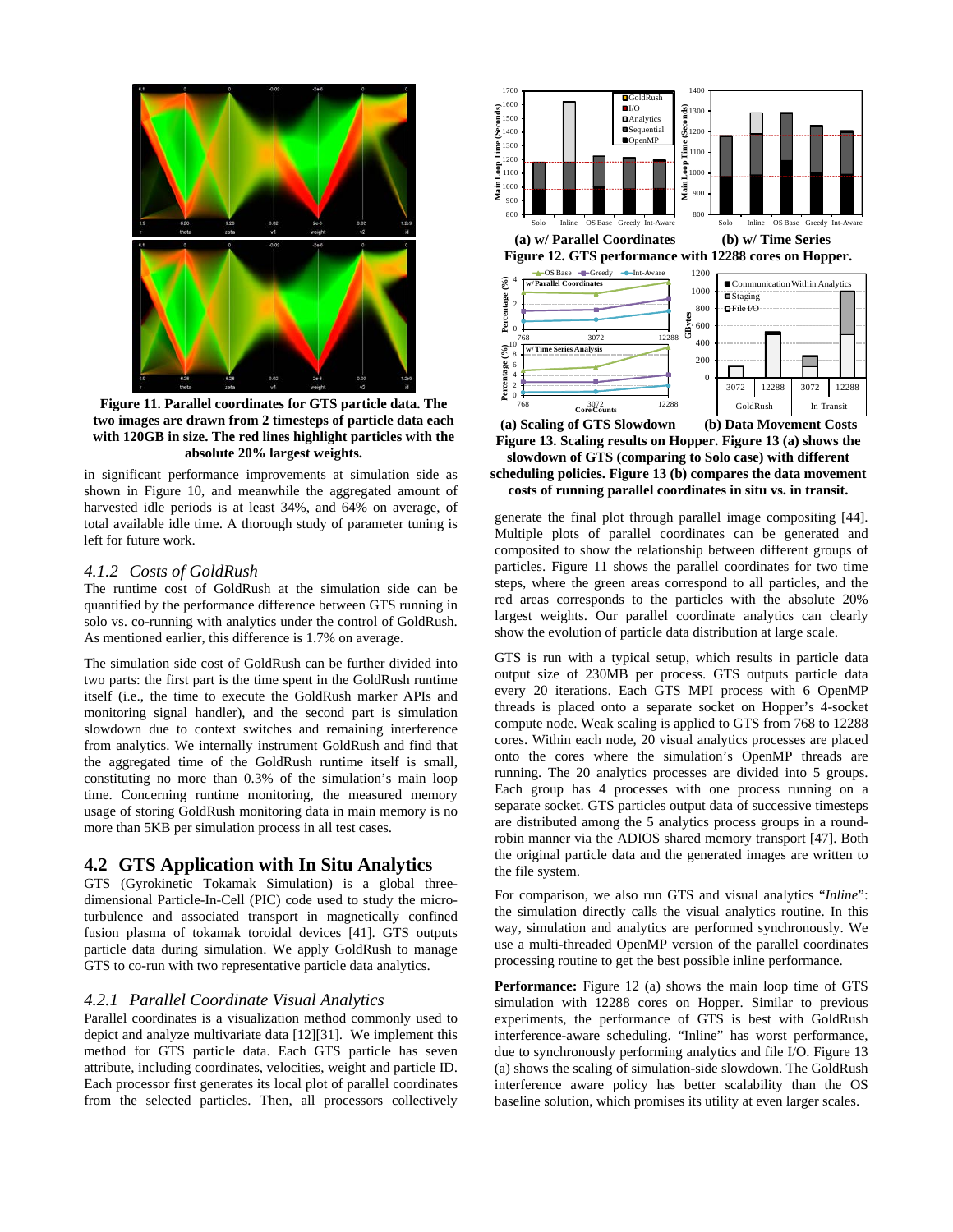**Cost I (CPU Hours):** with the same number of compute nodes used, using GoldRush leads to the least usage of CPU Hours.

**Cost II (Data Movement Volumes):** an alternative to co-locating simulation and analytics is to perform analytics "*In-Transit*": additional compute nodes are allocated to host analytics; data is moved from the simulation to analytics through the RDMA-based data staging transport in ADIOS I/O library [\[1\].](#page-10-2) This makes it possible to avoid contention on compute nodes, but results in additional data movement across the interconnect (which can also introduce perturbation to simulation [\[1\]\)](#page-10-2). Figure 13 (b) compares the data movement volumes under the GoldRush vs. In-Transit setups, where a 1:128 ratio of compute to staging nodes is used. We note that placing analytics onto a smaller number of staging nodes reduces MPI communication cost within the parallel coordinates analytics (for the image composition), but doing so adds data movements between the simulation and analytics (i.e., the staging traffic). Since placing analytics within the compute node and using GoldRush to schedule its execution can already achieve close-to-optimal performance, it is more efficient to use GoldRush rather than In-Transit for this GTS analytics use case. More generally, of course, In-Transit solutions remain important, because one must "size" on-compute-node analytics to match available idle resources. We leave the creation of general methods for such sizing to future work.

#### *4.2.2 Time Series Analytics*

Time series analysis [\[27\]](#page-11-11) is essential for understanding particle temporal behavior. A basic operation of time series analysis is to iteratively access the data of each particle in the arrays of different time steps. A common data access pattern can be simply represented as  $A[ti][p] = f(B[ti][p], B[ti+1][p])$  for two time steps, where, for a particle  $p$ ,  $A$  is a derived variable whose value at the time step *ti* depends on the original variable *B* at *ti* ad *ti*+1. For example, the displacement of a particle is computed from its positions at two time steps. However, we note that it is non-trivial to generate the particle trajectories in parallel [\[27\]\[29\],](#page-11-12) which is out of the scope of this paper. In our study, we assume that we already have the time-series data of each particle and emulate the data access pattern with a synthetic code.

We co-run the code that exercises the data access pattern on GTS particle output data. Due to its streaming access pattern, the time series analytics causes 15.2 L2 cache misses per thousand instructions on Hopper. As shown in Figure 12 (b) and 13 (a), this results in up to 9.4% slowdown of the GTS simulation with 12288 cores under the OS scheduler. The GoldRush interference aware scheduler reduces such interference to at most 1.9% and manages to complete all analytics processing with available idle resources.

## **4.3 Varying Architecture - Intel Westmere**

In order to evaluate the effectiveness of GoldRush across different architectures and its scalability within a node, we conduct experiments on a 32-core Intel Westmere machine. The machine has 4 sockets each with 8 cores at 2.13GHz, with a 32KB D-Cache, 32KB I-Cache, and a 256KB inclusive unified L2 Cache. All 8 cores within a socket share a 24MB inclusive unified L3 Cache. Each of the 4 sockets belongs to one NUMA memory domain with 32GB DDR3 memory in each domain. We run GTS with 4 MPI processes and 8 threads per process on this machine.

Figure 14 (a) shows the main loop time of the GTS simulation corunning with parallel coordinate analytics. The simulation's



OpenMP time increases by up to 5% under OS scheduler. This is because the OS scheduler does not entirely suspend analytics and thus, incurs unnecessary scheduling overhead. GoldRush with its greedy policy, however, results in GTS performance within 99% of the optimal. The less than 1% performance loss is due to time spent in the shared memory transport and the GoldRush runtime.

When co-running GTS with the contentious time series analytics under OS baseline scheduling, GTS can be significantly slowed down (up to 11%), as shown in Figure 14 (b). On the other hand, with the interference aware GoldRush scheduling, interference is again greatly reduced. This, together with previous results, demonstrates GoldRush's ability to mitigate interference between co-running simulation and analytics across different architectures.

## **5. RELATED WORK**

**In Situ Scientific Data Analytics**. In situ data analytics and visualization has gained much recent attention from the HPC community. Current work falls into two categories: (i) data analytics and visualization algorithms, such as in situ indexing [\[43\],](#page-11-13) compression [\[14\],](#page-11-14) feature extraction [\[39\],](#page-11-2) and visualization techniques [\[2\]\[42\],](#page-10-1) and (ii) supporting platforms. Regarding the first category, the GoldRush system can be readily used to run various data analytics with idle resources in compute nodes for resource-efficient, near-source data processing. As to the second category, systems like PreDatA [\[46\],](#page-11-5) GLEAN [\[39\],](#page-11-2) NESSIE [\[25\]](#page-11-15) and DataSpaces [\[5\],](#page-10-11) all support In-Transit data processing (i.e., deploy data analytics on auxiliary nodes and move data from simulation to analytics across interconnect), which is orthogonal to our work. One attractive usage of GoldRush is to run datareducing operations on compute nodes to filter or pre-process simulation output data before sending data to In-Transit processing nodes. Finally, Damaris [6] and Functional Partitioning [15] use dedicated cores on compute nodes for file I/O and other data operations; such solutions are easily realized with GoldRush.

**Cycle Stealing.** Idle CPU cycles pervasively exist on PCs and servers. There has been extensive work on leveraging unused idle cycles for useful computation. Examples include Condor [\[17\],](#page-11-16) BOINC [\[3\],](#page-10-12) and other volunteer computing systems. To the best of our knowledge, GoldRush is the first system to harvest finegrained idle cycles from large-scale scientific simulations on HEC platforms for online data analytics. Linger Longer [\[32\]](#page-11-17) shares similarity with our work since it enables aggressive resource sharing between host applications and background jobs. GoldRush differs in its demonstrated scalability and in its ability to control interference for tightly synchronized host applications (parallel simulations).

**Contention Mitigation on Multi-Core Platforms.** Resource contention has been recognized as a severe performance issue for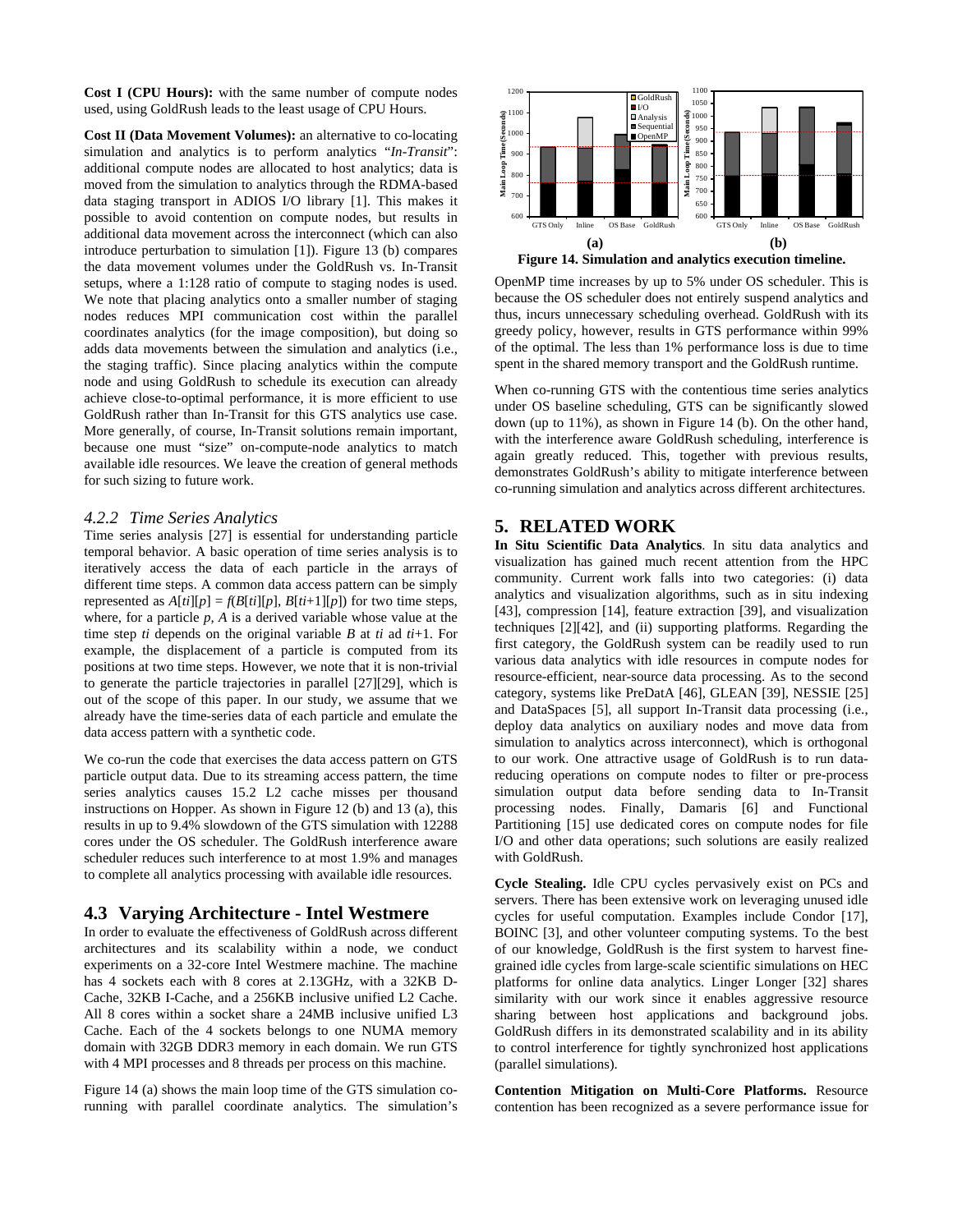consolidated workloads on multi-core platforms. Software solutions to this problem include thread mapping [\[48\]](#page-11-18) and scheduling [\[15\],](#page-11-19) cache partitioning [\[18\],](#page-11-20) and compiler-time code transformation for cache behavior optimization [\[33\]\[36\].](#page-11-21) We borrow from such work to implement a special case for contention aware scheduling in which analytics processes detect contention with high-priority simulation and dynamically back off to mitigate interference. Most similar to our work are CAER [\[21\]](#page-11-22) and ReQoS [\[37\],](#page-11-23) both of which target data center applications.

**Optimizing MPI/OpenMP Hybrid Programs.** There has been previous work on tuning performance and/or power efficiency for MPI/OpenMP hybrid codes. One approach is to overlap sequential code regions with parallel OpenMP region[s \[30\],](#page-11-24) but its applicability is application-specific, constrained by data and control dependencies as well as by thread safety in MPI libraries. Another approach by Li et al. [18] applies Dynamic Concurrency Throttling and Dynamic Voltage and Frequency Scaling to OpenMP parallel phases, for power savings. The slack prediction used in that approach is akin to GoldRush's idle period prediction: it estimates the difference in the duration of OpenMP parallel phases between the non-critical vs. critical (the slowest) MPI processes (i.e., the slack time), so that the non-critical processes can be run with reduced CPU frequencies during slack time. The duration of a sequential period between two successive OpenMP parallel phases is measured directly and used as input parameters to slack prediction. GoldRush, instead, dynamically predicts the duration of those sequential periods within each MPI process; and its purpose is not to reduce the power consumption of a simulation code running in solo, but to orchestrate the execution of coupled simulation and analytics to improve their overall performance and resource efficiency. It would be interesting, however, for a MPI/OpenMP hybrid simulation code, to use both methods: to optimize power efficiency of the OpenMP parallel phases and to apply GoldRush to schedule in situ analytics during idle periods outside the OpenMP phases. Also interesting to GoldRush is to leverage Li's work on dynamically varying OpenMP thread count for simulation's OpenMP phases: this may help yield even more idle resources for in situ analytics.

## **6. CONCLUSIONS AND FUTURE WORK**

In situ scientific data analytics has been gaining wide adoption by scientific applications to cope with the severe I/O bottleneck on HEC platforms. This paper makes several key contributions to improving the online execution of data analytics. We first show that even leadership simulations leave considerable compute node resources unused. This is not because such codes are ill-tuned or configured, but because many such unused resources often occur as modestly sized idle periods not easily utilized by the dense core methods constituting the bulk of a typical simulation's computation. Unfortunately, this fact also makes such idle periods difficult to use for analytics. This is the key challenge addressed by the GoldRush system developed in our work. GoldRush applies fine-grained scheduling to "steal" idle resources from simulation in ways that incur negligible runtime overheads and minimize interference between the simulation and analytics. Key to its effectiveness are (i) judiciously selecting appropriate idle periods based on online performance monitoring and prediction, and (ii) dynamically detecting interference and mitigating it by throttling analytics' execution. Experiments with representative applications at large scales (up to 12288 cores) and on different architectures show that resources harvested on compute nodes can

be used to perform useful analytics, significantly improving resource efficiency, reducing data movement costs incurred by alternate solutions, and posing negligible impact on simulations.

There are several directions for future work. First, we plan to develop automated resource provisioning methods, on top of GoldRush, to properly "size" the amount of analytics co-located with the simulation. Second, we will consider the challenges posed by graph-based analytics, which will likely be more disruptive to co-running simulations than the analytics used in this paper. Third, the prediction of idle period duration will benefit from the use of rigorous forecasting methods, particularly for simulations with more irregular and dynamic performance characteristics (e.g., AMR codes).

#### **7. ACKNOWLEGEMENTS**

We thank Stéphane Ethier for his help with the GTS application and visual analytics. We also thank the anonymous reviewers and our shepherd, Frank Mueller, for their insightful feedback. This work was funded by Scientific Data Management Center, U.S. Department of Energy, and Center for Exascale Simulation of Combustion in Turbulence, U.S. Department of Energy.

#### **8. REFERENCES**

- <span id="page-10-2"></span>[1] H. Abbasi, G. Eisenhauer, M. Wolf, K. Schwan, and S. Klasky, Just in time: adding value to the i/o pipelines of high performance applications with jitstaging, In *HPDC*, 2011.
- <span id="page-10-1"></span>[2] J. C. Bennett, H. Abbasi, P. Bremer, R. Grout, A. Gyulassy, T. Jin, et al. Combining in-situ and in-transit processing to enable extreme-scale scientific analysis. In *SC*, 2012.
- <span id="page-10-12"></span>[3] BOINC. Open-source software for volunteer computing and grid computing. http://boinc.berkeley.edu/. 2013.
- <span id="page-10-7"></span>[4] Cray Inc. CrayPat Performance Analysis Tool. http://docs.cray.com/. 2013.
- <span id="page-10-11"></span>[5] C. Docan, M. Parashar, S. Klasky. DataSpaces: an interaction and coordination framework for coupled simulation workflows. In *HPDC*, 2010.
- <span id="page-10-9"></span>[6] M. Dorier, Using dedicated i/o cores for scalable postpetascale hpc simulations. In *ICS*, 2011.
- <span id="page-10-3"></span>[7] N. Fabian, K. Moreland, D. Thompson, A. C. Bauer, P. Marion, B. Geveci, M. Rasquin, K. E. Jansen, The paraview coprocessing library: a scalable, general purpose in situ visualization library. In *LDAV*, 2011.
- <span id="page-10-5"></span>[8] GROMACS. http://www.gromacs.org/. 2013.
- <span id="page-10-0"></span>[9] E. R. Hawkes, R. Sankaran, and J. H. Chen, Direct numerical simulation of turbulent combustion: fundamental insights towards predictive models. In *Journal of Physics: Conference Series*, 2005, pp. 65-79.
- <span id="page-10-6"></span>[10] Hopper Cray XE6 at NERSC. http://www.nersc.gov/systems/hopper-cray-xe6/, 2013.
- <span id="page-10-8"></span>[11] T. Hoefler, T. Schneider and A. Lumsdaine. Characterizing the influence of system noise on large-scale applications by simulation. In *SC*, 2010.
- <span id="page-10-10"></span>[12] C. Jones, K.-L. Ma, S. Ethier, W.-L. Lee. An ontegrated exploration approach to visualizing multivariate particle data. In *Computing in Science & Engineering*. Volume 10, Number 4, July/August, 2008, pp. 20-29.
- <span id="page-10-4"></span>[13] S. Klasky, S. Ethier, Z. Lin, K. Martins, D. McCune, and R.